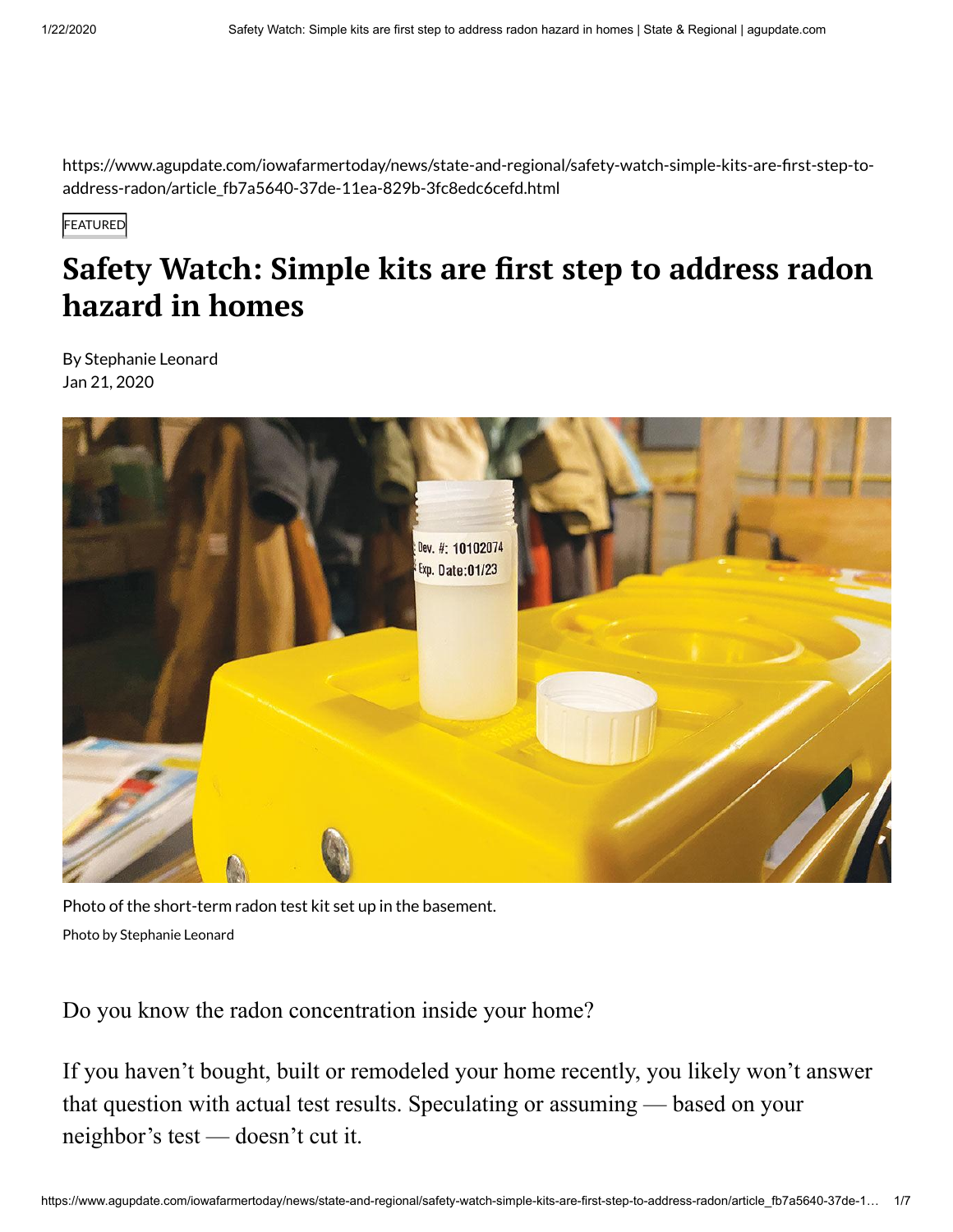

For me (and maybe you, too), it's been easy to shrug off what might seem like another "vague worry." After all, mice and the occasional snake seemed to be surviving OK in my basement…

After putting this niggling topic on my back burner for too long, something clicked last month. Maybe it was the confluence of a deeper appreciation of good health, mulling over some easy, practical New Year resolutions, and reading another article with the oftcited facts:

Radon is the leading cause of lung cancer for non-smokers. It's virtually ubiquitous in Midwestern soils. Indoor levels can easily build to many times the outside concentration, in any type of house. No health symptoms warn of elevated levels.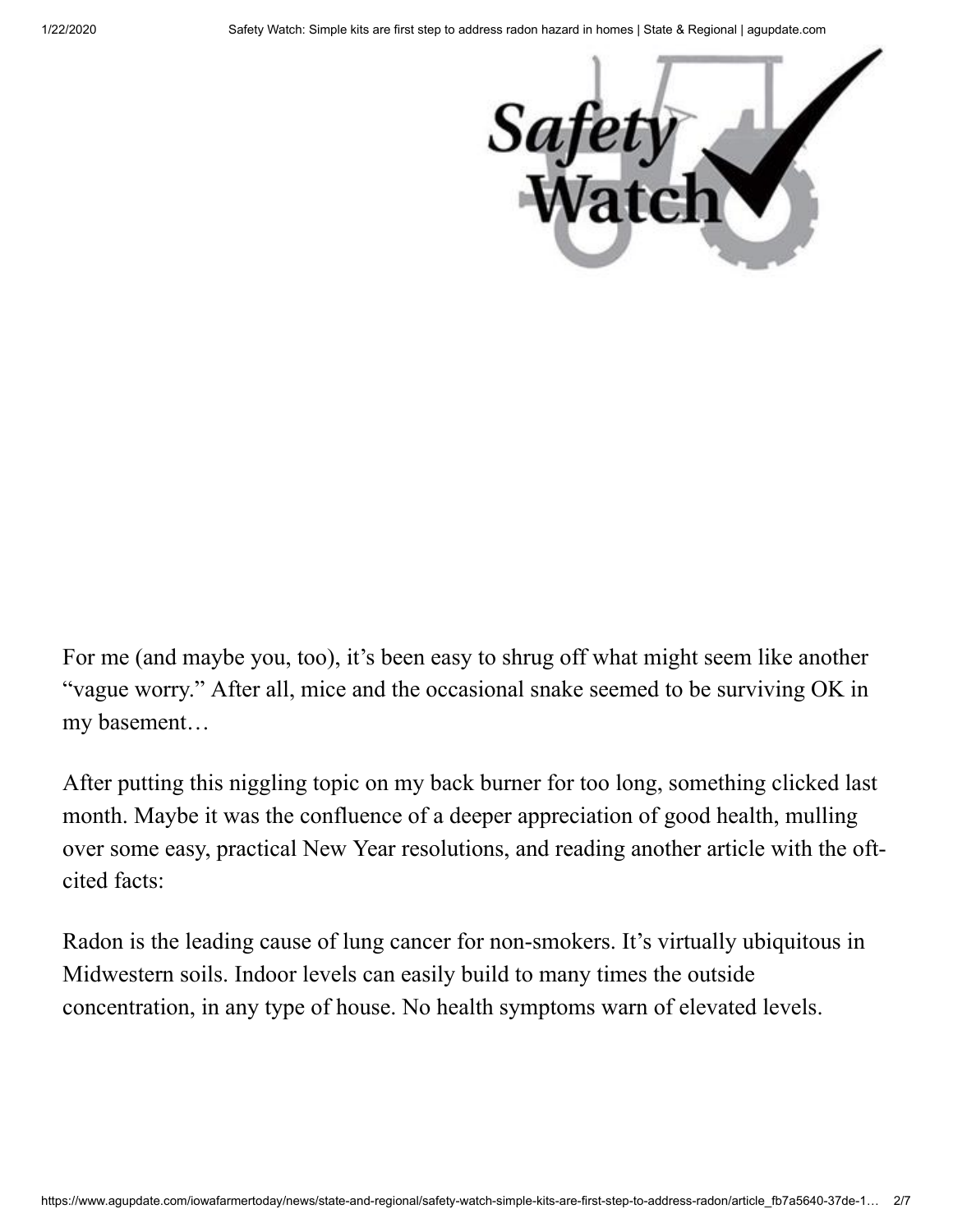1/22/2020 Safety Watch: Simple kits are first step to address radon hazard in homes | State & Regional | agupdate.com



Map courtesy www.epa.gov/radon/

I had no good excuse for sticking my head in the sand — where there is undoubtedly more radon than in the air! — and decided it was past time to find out just how involved testing was, what I'd learn from it, and if this information might be helpful to pass along.

I knew radon was a health hazard from the good research and outreach work of colleagues Dr. Bill Field and Dr. Chuck Lynch at the University of Iowa. Fifteen

## **Radon Zones by County** Radon Data

- Zone 1: Counties with predicted average indoor radon screening levels greater than 4 pCi/L
- Zone 2: Counties with predicted average indoor radon screening levels from 2 to 4 pCi/L
	- Zone 3: Counties with predicted average indoor radon screening levels less than 2 pCi/L

years ago, I'd volunteered my 1870 house — with its old brick and block foundation as a test site for field studies on this carcinogen that moves through soil into buildings.

When I learned then that the radon concentrations measured in my unfinished, rarelyused basement ranged around 9 to 14 picocuries per liter of air  $(pCi/L)$  — levels that were two to three times the Environmental Protection Agency's Action Level of 4.0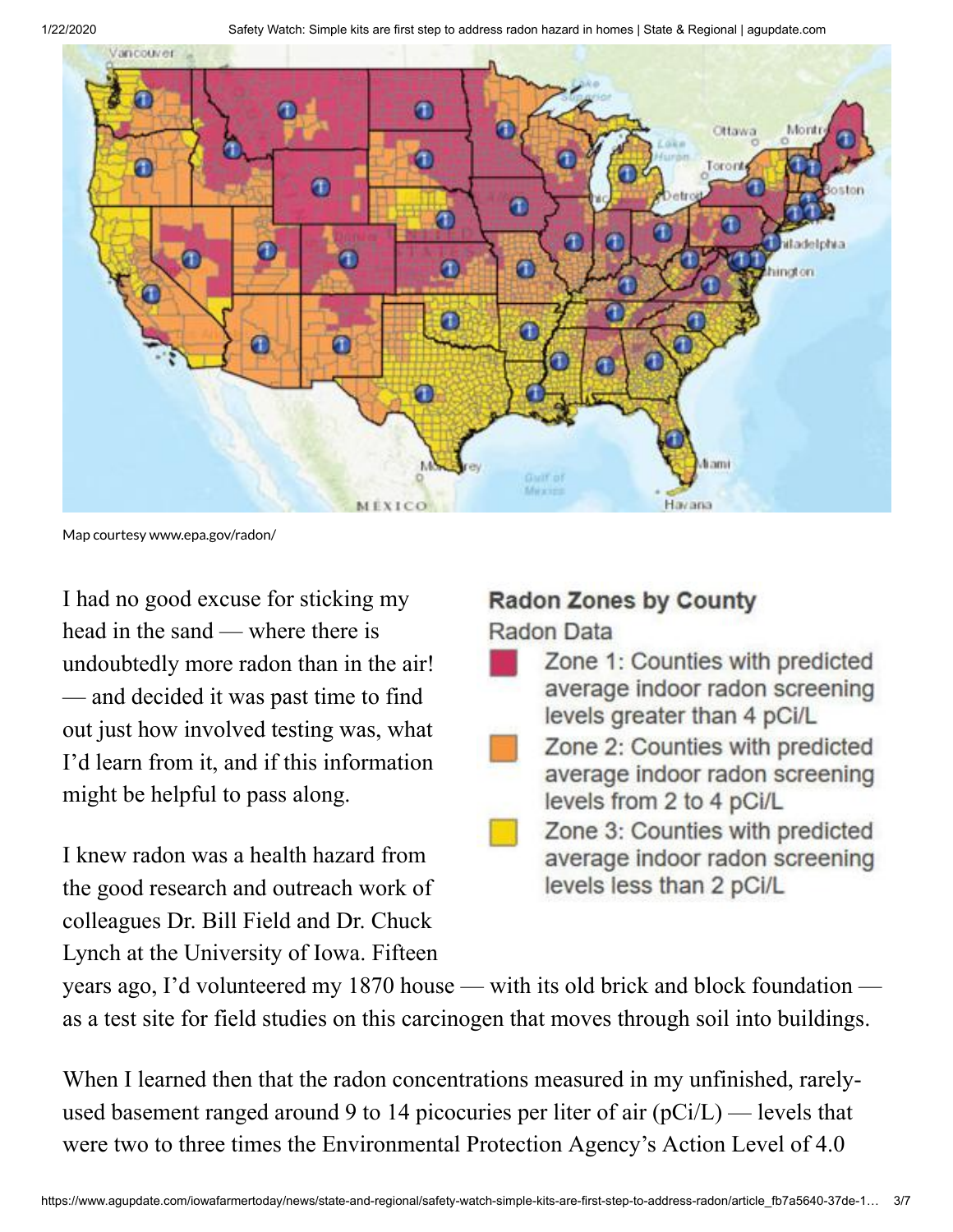$pCi/L$  — I rationalized those not-great-but-not-surprising results with the facts that the big windows in the first and second floors where I lived were drafty in the winter, and usually open in warmer seasons.

In short, I just hoped the radon levels were better upstairs.

Fast forward 15 years.

After replacing drafty windows and doing a construction addition a few years ago that included a deeper, poured basement connected to the old one, the house is tighter, has a bigger foundation footprint, better air circulation and an open stairway connecting the three floors. A passive radon vent was installed during construction.

I still needed to test for radon with this improved configuration to learn if the system was adequate, or if a fan should be added inline to convert the passive system to an active one.

#### **Testing**

Last month, I decided to get the job done. Now (gentle nudge) is a good time for testing, since short-term tests should be done during "closed conditions," i.e., with windows closed and heating or air-conditioning systems operating.

I expected kits would be easy to find in local stores. In the first stores I looked hardware and farm supply — I didn't find kits in the plumbing, HVAC or safety equipment departments. I went to a bigger home improvement store and found three options in the plumbing department: short- and long-term kits for radon in air and a third kit to test radon in water.

The kits were designated for test periods of 48-96 hours (short-term) or 91-365 days (long-term). I was surprised at the affordability: \$13.70 and \$22.99, respectively, including free first-class USPS shipping to the certified laboratory.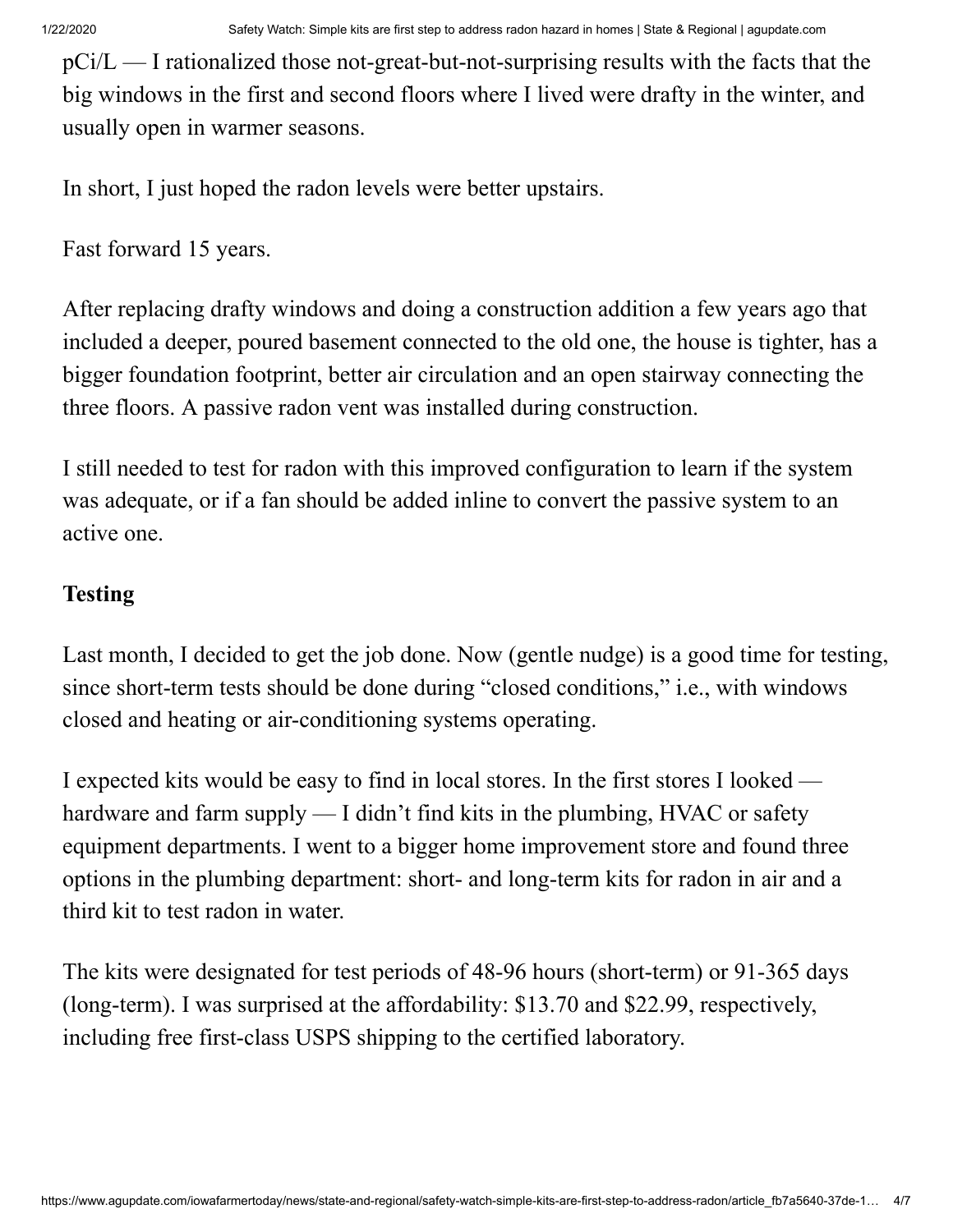While long-term kits provide a better determination of radon exposure averaged over different seasons and home conditions, I half-wondered, knowing my memory, how likely I'd recall placing a test kit 8 or 12 months down the road, or recognize the unfamiliar object in my basement!

I double-checked expiration dates stamped on the short-term kits and bought three.

While recommendations advise placing kits on the lowest occupied level of the home, I put two in my basement (though not technically used as living space) where concentrations are likely highest, and one on the first floor.

Given that kits should be returned to the lab within four days of test completion, I opted to sample Saturday morning to Monday afternoon and ship the samples overnight, instead of taking a chance on the predicted 3-day first class shipping. Considering how affordable the tests were, I didn't mind this expense.

Collecting samples was simple and convenient as removing screw-on lids from the small labeled vials, placing them in locations a minimum two feet above floors and three feet from windows and walls, away from moving air, and waiting.

Fifty-two hours later, I recorded the test kit numbers and sampling data online at the lab's website. (entering data online wasn't required, but it allowed for faster turnaround.) I enclosed paper data forms with the kits, and shipped them on Dec. 30, a few hours after testing.

By Jan. 2, results were in my email box.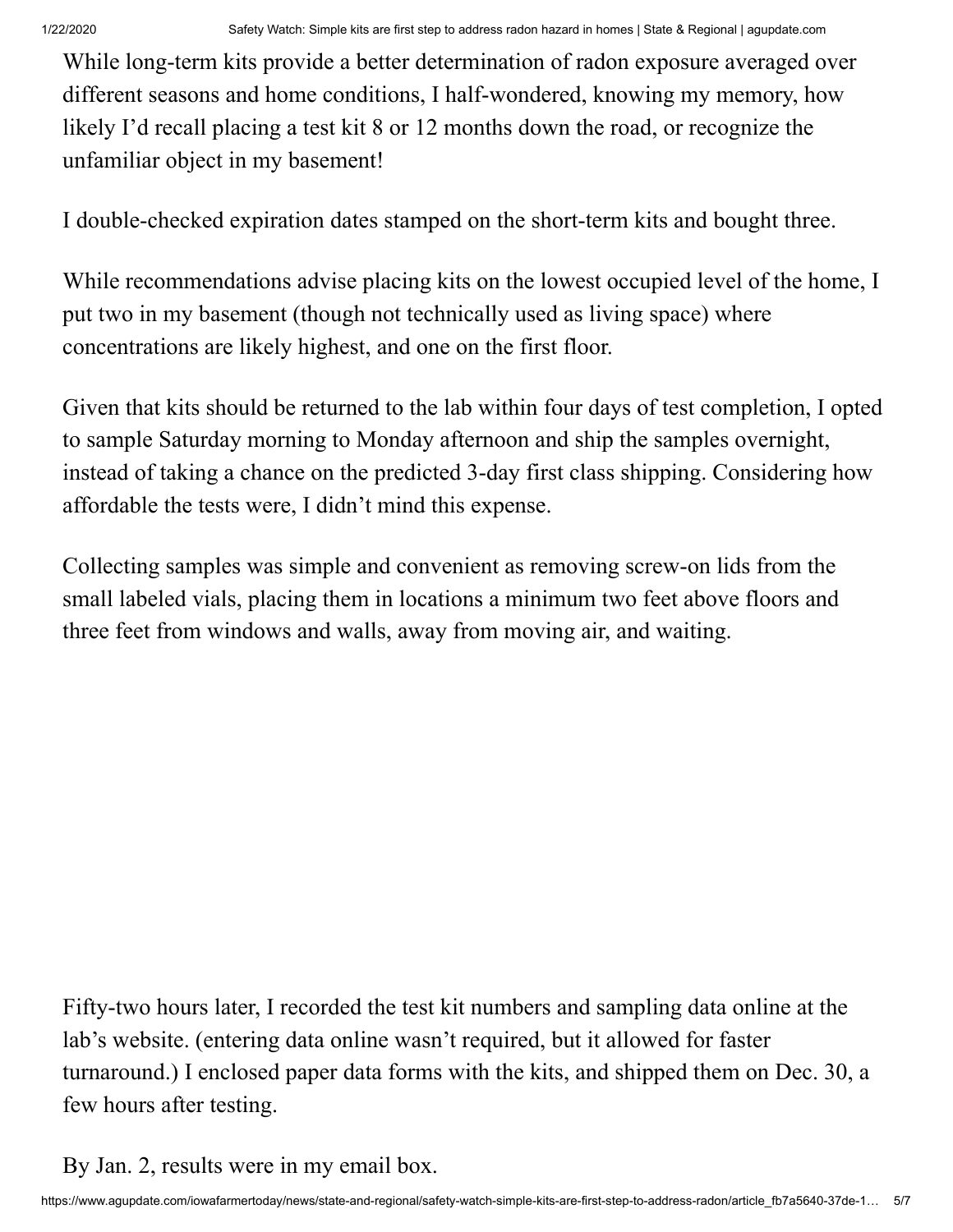#### **Results**

The reports indicated radon concentrations of 5.7 pCi/L in my first floor living room, and 7.0 and 6.7 pCi/L in the old and new sections of my basement, respectively.

My report included EPA recommendations for taking action to reduce radon levels when results are above 4.0 pCi/L; considering testing water for radon if the residence uses well water and testing for radon at least every two years.

### **Next steps**

I am glad I tested and will follow the EPA recommendation to retest when initial results exceed 4.0 pCi/L.

I plan to do another short-term test over 96 hours, a long-term test over several months, and to collect a water sample from my well. None of these tests are expensive, and they'll provide additional information to compare to my original tests.

In the meantime, I plan to check on cost and installation for converting my passive vent to an active vent with an operating fan.

I'm also getting short-term kits for my family to test and will ask my local farm store if they can carry test kits to purchase.

Lastly, I encourage you to take the easy and important steps to test your own home. Visit the EPA's "A Citizen's Guide to Radon" at <https://bit.ly/2Ft8X02> and watch this video for more information [https://bit.ly/2R4lMU2.](https://bit.ly/2R4lMU2)

*Stephanie Leonard is an occupational safety manager at the University of Iowa. Email [stephanie-leonard@uiowa.edu](mailto:stephanie-leonard@uiowa.edu)*